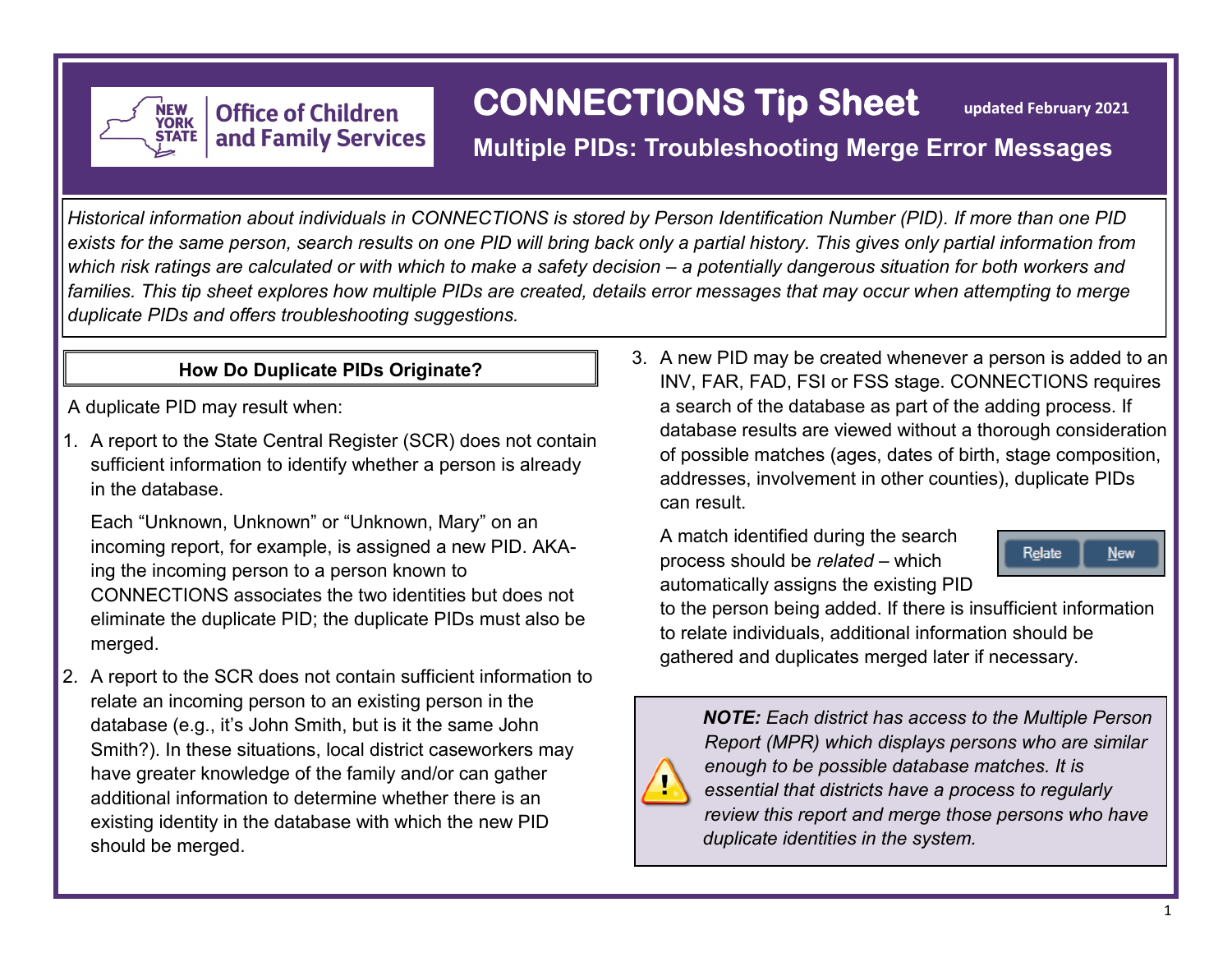### **What are Merging and Splitting?**

Merging is a corrective process by which two PIDs are combined. One PID (Person Forward) continues on and is available for future use. The other PID (Person Closed) is replaced by the Person Forward PID in all stages past and present (except CPS intakes which cannot be modified) and is no longer available for use in the future stages.

Splitting is a process which reactivates a PID that has been closed by a merge so it can be used again. *It does not, however, reverse all the effects of the merge.* The reactivated PID, along with roles and allegations, must be manually reentered in *every* closed stage in which it once appeared – a very time consuming and labor intensive process.

Correcting instances of multiple PIDs requires careful, detailed analysis. Merging is a complicated process that should only be done by trained workers who are certain the records they are combining belong to the same person. *When in doubt, do not merge.* 

#### **Who Can Do a Merge?**

Merges can only be done by local district workers who have been assigned the Person Merge/Split business function. Voluntary Agency workers who identify the existence of

duplicate PIDs should contact the local district so that the proper corrections can be made.

**Reminder:** Generally, the PID with more history (typically the older one) is used as the Person Forward during a merge. However, FSS Health Services information from the Person Closed identity is not brought into the Person Forward's information during a merge. **In situations where health information exists, the PID associated with the FSS should be designated the Person Forward.** Otherwise, health information from the Person Closed must be manually reentered to avoid it being lost. The Child Health History Report in the Health module of the FSS can be printed to capture this information and aid in its reentry.

#### **Merge Error Messages**

In order to avoid errors that could result in combining identities incorrectly, a number of edits are present in CONNECTIONS to terminate a flawed merge process. Workers may receive a warning message if they are attempting a merge that could be problematic.

In some cases, error messages reflect accurate complications with merging two PIDs, and users should discontinue the merging process. Examples of each are presented in the below table.

| <b>WARNING MESSAGE</b>                           | <b>RECOMMENDATIONS</b>                                                                                                                 |
|--------------------------------------------------|----------------------------------------------------------------------------------------------------------------------------------------|
| WARN: The age difference is greater than 5 years | Verify that these individuals are the same person and if so, merge with<br>caution. Be particularly careful with father/son namesakes. |
| WARN: The persons may not have the same gender   | Verify that these individuals are the same person and if so, merge with<br>caution.                                                    |

## **COMMON MESSAGES AND RECOMMENDATIONS**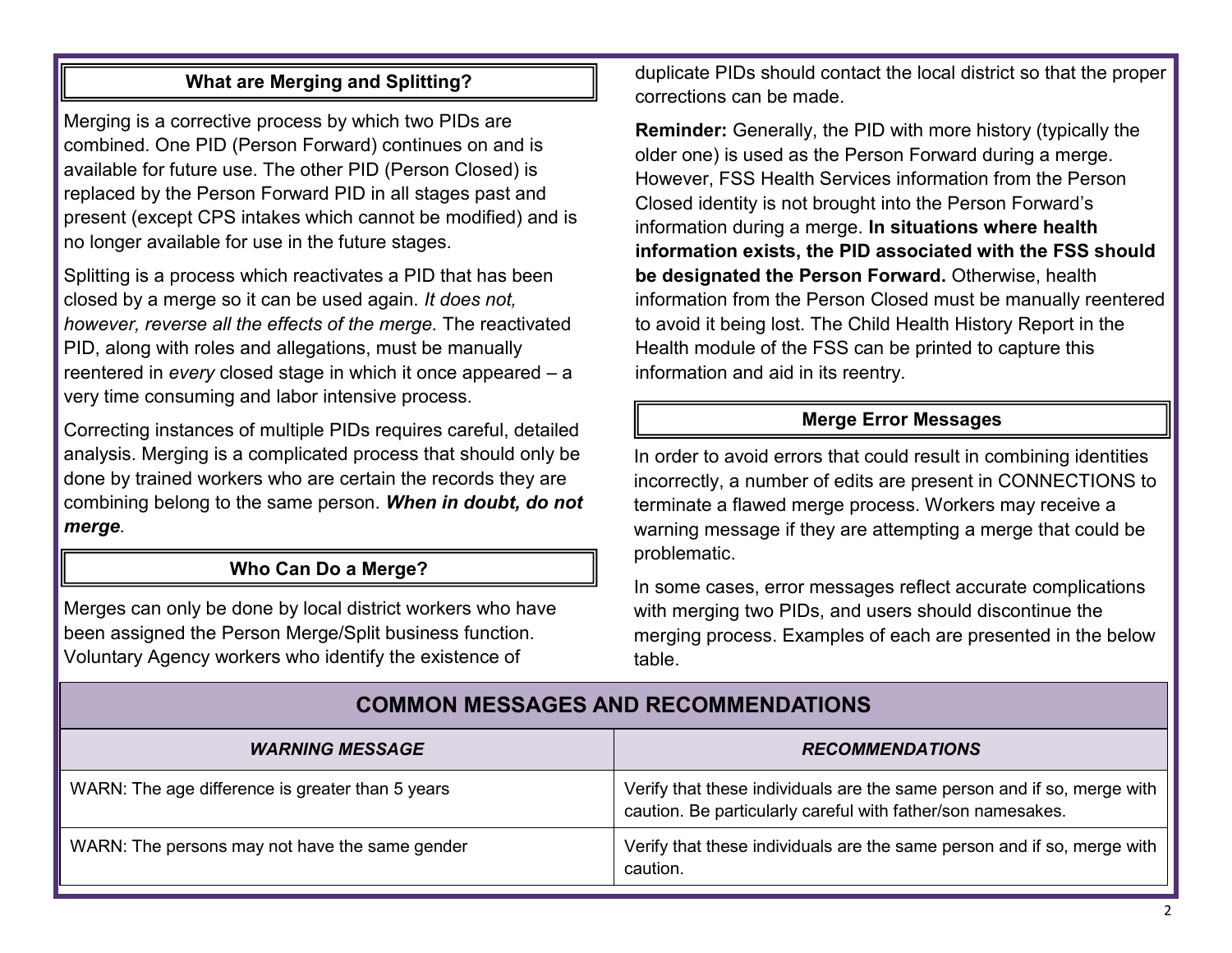| <b>ERROR MESSAGE</b>                                    | <b>STATUTE</b>                                                                                                                                | <b>RECOMMENDATIONS</b>                                                                                                                                                                                                                                                                                            |
|---------------------------------------------------------|-----------------------------------------------------------------------------------------------------------------------------------------------|-------------------------------------------------------------------------------------------------------------------------------------------------------------------------------------------------------------------------------------------------------------------------------------------------------------------|
| ERR: The Social Security numbers do not<br>match        | If SSNs have been recorded for both individu-<br>als, they must be the same in order to com-<br>plete a merge.                                | If these individuals are the same person, verify<br>which number is correct by crosschecking<br>WMS for discrepancies. Change the stage<br>with the incorrect number in CONNECTIONS<br>to match WMS. Retry merge. If WMS shows<br>these Social Security numbers belong to two<br>different persons, do not merge. |
| ERR: The Medicaid numbers do not match                  | If Medicaid numbers have been recorded for<br>both individuals, they must be the same in<br>order to complete a merge.                        | If these individuals are the same person, verify<br>which number is correct by crosschecking<br>WMS for discrepancies. Change the stage<br>with the incorrect number in CONNECTIONS<br>to match WMS. Retry merge. If WMS shows<br>these Medicaid numbers belong to two<br>different persons, do not merge.        |
| ERR: Services CIN's must match                          | If services CINs exist for both individuals, they<br>must match. This applies only to CINs that are<br>checkbox valid and WMS date-validated. | Crosscheck WMS regarding the CINS of both<br>persons. Consider if a CIN Consolidation is<br>appropriate (upstate).                                                                                                                                                                                                |
| ERR: The Person Closed is involved in an<br>open intake | The Person Closed PID you are attempting to<br>close cannot be part of an open intake (INT)<br>stage.                                         | You must wait until the CPS INT is stage<br>progressed into an INV or FAR stage before<br>merging.<br>This is usually an Add Info or DUP stage that<br>is not closed yet through Intake Priority<br>Closure.                                                                                                      |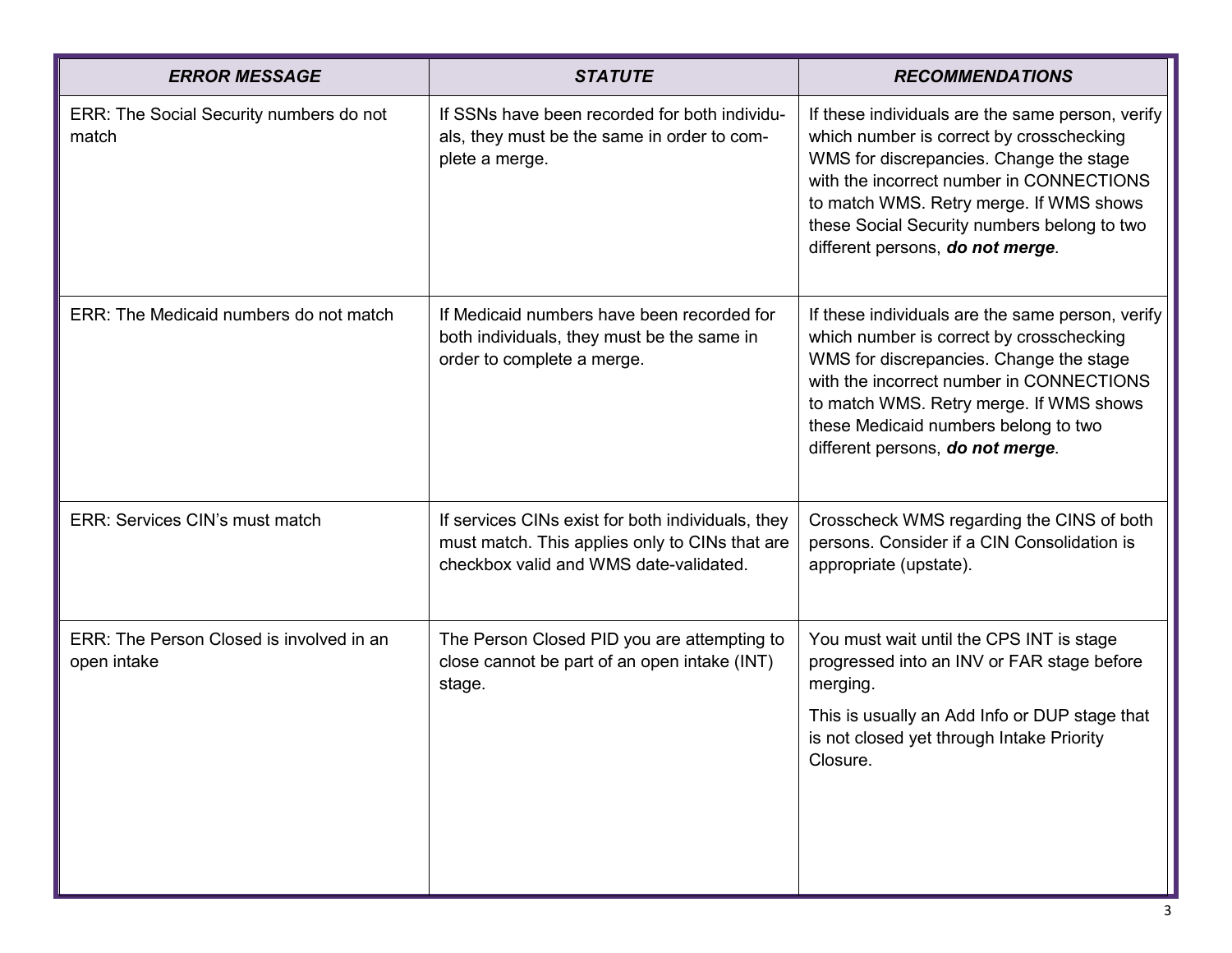| <b>ERROR MESSAGE</b>                                                                                                        | <b>STATUTE</b>                                                                                                                                                        | <b>RECOMMENDATIONS</b>                                                                                                                                                                                                                                                                                                                    |  |  |
|-----------------------------------------------------------------------------------------------------------------------------|-----------------------------------------------------------------------------------------------------------------------------------------------------------------------|-------------------------------------------------------------------------------------------------------------------------------------------------------------------------------------------------------------------------------------------------------------------------------------------------------------------------------------------|--|--|
| ERR: Merge will cause Prsn to be subj. & MA/<br>AB child in the same Allegation.                                            | If the persons being merged exist in the same<br>allegation, one as the maltreated/abused child<br>and the other as the alleged subject, the<br>merge is not allowed. | You cannot proceed.<br>This may be a father and son with the same<br>name or the result of a previously bad merge<br>which needs to be corrected                                                                                                                                                                                          |  |  |
|                                                                                                                             |                                                                                                                                                                       | Review the FAR or INV stage for any data<br>entry issues, including prior closed cases and<br>stages as well as demographic changes. If a<br>data entry issue is involved, analyze further to<br>determine the origin of the error and if it can<br>be locally fixed. This may require a data fix.<br>Otherwise, the merge may not occur. |  |  |
| ERR: Child with an active PPG, cannot be the<br><b>Person Closed</b>                                                        | A currently tracked child with an active<br>Permanency Planning Goal (PPG) cannot be<br>the Person Closed.                                                            | If these individuals are the same person,<br>switch the Person Forward PID and the<br>Person Closed PID and retry the merge.                                                                                                                                                                                                              |  |  |
| ERR: Child with an active PC, cannot be the<br><b>Person Closed</b>                                                         | A currently tracked child with an active<br>Program Choice (PC) cannot be the Person<br>Closed.                                                                       | If these individuals are the same person,<br>switch the Person Forward PID and the<br>Person Closed PID and retry the merge.                                                                                                                                                                                                              |  |  |
| ERR: Both children are in open CCRs, close<br>one CCR prior to child Merge.                                                 | A child is in open Child Case Record (CCR)<br>cannot be merged with another child in<br>another open CCR.                                                             | Close one of the CCR cases.                                                                                                                                                                                                                                                                                                               |  |  |
| <b>ERRORS THAT PREVENT MERGING</b>                                                                                          |                                                                                                                                                                       |                                                                                                                                                                                                                                                                                                                                           |  |  |
| ERR: The entered ID is not found. Verify IDs<br>Both persons need to be on the Person Table<br>in the CONNECTIONS database. | <b>Cannot Merge.</b>                                                                                                                                                  |                                                                                                                                                                                                                                                                                                                                           |  |  |
|                                                                                                                             |                                                                                                                                                                       | You may have the wrong number due to a<br>typographical error.                                                                                                                                                                                                                                                                            |  |  |
| ERR: The Person ID entered has the status of                                                                                | The Person Forward PID cannot have been<br>the Person Closed in any previous merges.                                                                                  | <b>Cannot Merge.</b>                                                                                                                                                                                                                                                                                                                      |  |  |
| Person Closed from a prior merge                                                                                            |                                                                                                                                                                       | You may have the wrong number due to a<br>typographical error                                                                                                                                                                                                                                                                             |  |  |